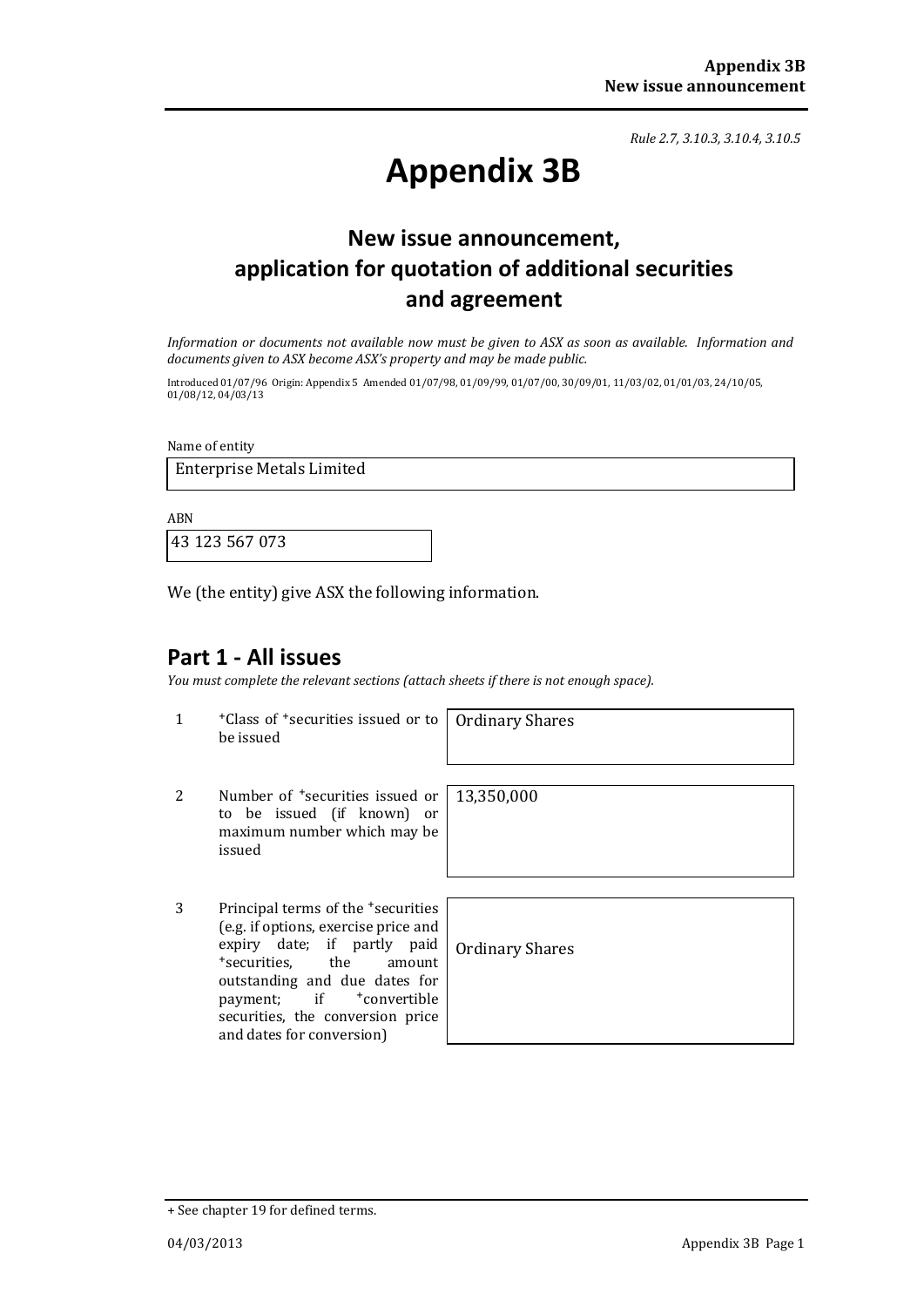| 4  | Do the <sup>+</sup> securities rank equally in<br>all respects from the *issue date<br>with an existing <sup>+</sup> class of quoted<br>*securities?                                                                                                                                                                                                                                                                                          | <b>Yes</b>                               |
|----|-----------------------------------------------------------------------------------------------------------------------------------------------------------------------------------------------------------------------------------------------------------------------------------------------------------------------------------------------------------------------------------------------------------------------------------------------|------------------------------------------|
|    | If the additional <sup>+</sup> securities do<br>not rank equally, please state:<br>the date from which they do<br>$\bullet$<br>the extent to which they<br>$\bullet$<br>for the<br>participate<br>next<br>dividend, (in the case of a<br>trust, distribution) or interest<br>payment<br>• the extent to which they do<br>not rank equally, other than<br>relation to the<br>in<br>next<br>dividend.<br>distribution<br>or<br>interest payment |                                          |
| 5  | Issue price or consideration                                                                                                                                                                                                                                                                                                                                                                                                                  | \$0.01 / share                           |
| 6  | Purpose of the issue<br>(If issued as consideration for<br>the acquisition of assets, clearly<br>identify those assets)                                                                                                                                                                                                                                                                                                                       | Issued pursuant to a Share Purchase Plan |
| 6a | Is the entity an <sup>+</sup> eligible entity<br>that has obtained security holder<br>approval under rule 7.1A?                                                                                                                                                                                                                                                                                                                               | <b>Yes</b>                               |
|    | If Yes, complete sections 6b - 6h<br>in relation to the <sup>+</sup> securities the<br>subject of this Appendix 3B, and<br>comply with section 6i                                                                                                                                                                                                                                                                                             |                                          |
| 6b | The date the security holder<br>resolution under rule 7.1A was<br>passed                                                                                                                                                                                                                                                                                                                                                                      | 30 November 2018                         |
| 6с | Number of <sup>+</sup> securities issued<br>without security holder approval<br>under rule 7.1                                                                                                                                                                                                                                                                                                                                                | <b>Nil</b>                               |
| 6d | Number of <sup>+</sup> securities issued<br>with security holder approval<br>under rule 7.1A                                                                                                                                                                                                                                                                                                                                                  | <b>Nil</b>                               |

<sup>+</sup> See chapter 19 for defined terms.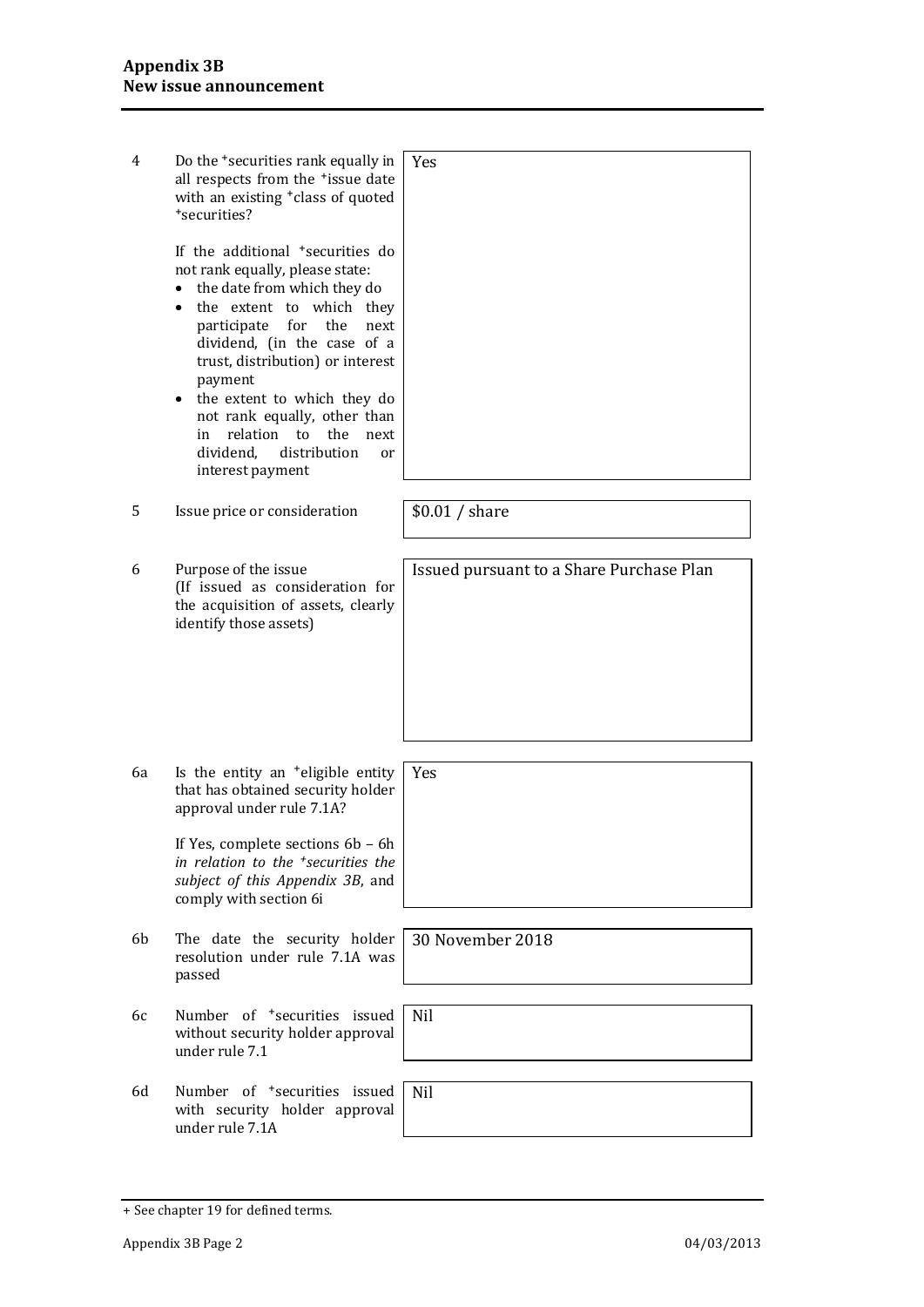- 6e Number of +securities issued with security holder approval under rule 7.3, or another specific security holder approval (specify date of meeting) Nil
- 6f Number of +securities issued under an exception in rule 7.2
- 6g If +securities issued under rule 7.1A, was issue price at least 75% of 15 day VWAP as calculated under rule 7.1A.3? Include the +issue date and both values. Include the source of the VWAP calculation.
- 6h If <sup>+</sup>securities were issued under<br>rule 7.1A for non-cash rule 7.1A for non-cash consideration, state date on which valuation of consideration was released to ASX Market Announcements
- 6i Calculate the entity's remaining issue capacity under rule 7.1 and rule 7.1A – complete Annexure 1 and release to ASX Market Announcements
- 7 + Issue dates

Note: The issue date may be prescribed by ASX (refer to the definition of issue date in rule 19.12). For example, the issue date for a pro rata entitlement issue must comply with the applicable timetable in Appendix 7A.

Cross reference: item 33 of Appendix 3B.

8 Number and <sup>+</sup>class of all <sup>+</sup>securities quoted on ASX (*including* the <sup>+</sup>securities in section 2 if applicable)

| Number      | <sup>+</sup> Class |
|-------------|--------------------|
|             |                    |
| 401,412,753 | <b>ORD</b>         |
|             |                    |
|             |                    |
|             |                    |
|             |                    |

13,350,000 (Exception 15)

N/A

N/A

7.1 – 56,104,770

7.1A – 39,784,132

11 April 2019

+ See chapter 19 for defined terms.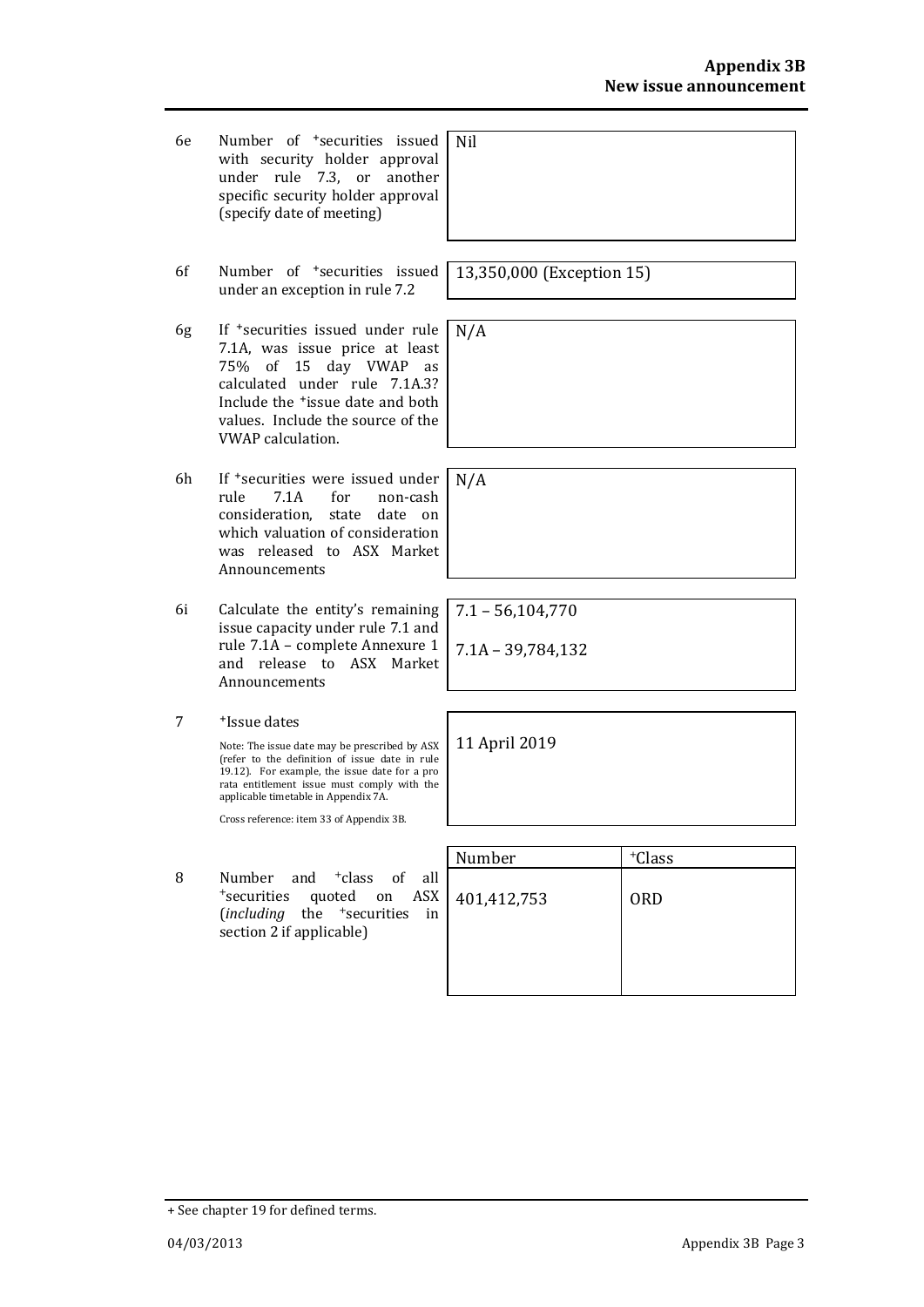- Number | +Class 9 Number and <sup>+</sup>class of all<br><sup>+</sup>securities not quoted on ASX (*including* the <sup>+</sup>securities in section 2 if applicable)
- 10 Dividend policy (in the case of a trust, distribution policy) on the increased capital (interests)

## **Part 2 - Pro rata issue - Not Applicable**

### **Part 3 - Quotation of securities**

*You need only complete this section if you are applying for quotation of securities*

- 34 Type of <sup>+</sup>securities (*tick one*)
- (a)  $\sqrt{\phantom{a}}$  +Securities described in Part 1

#### (b) All other <sup>+</sup>securities

Example: restricted securities at the end of the escrowed period, partly paid securities that become fully paid, employee incentive share securities when restriction ends, securities issued on expiry or conversion of convertible securities

#### **Entities that have ticked box 34(a)**

#### **Additional securities forming a new class of securities**

*Tick to indicate you are providing the information or documents*

- 35 If the +securities are +equity securities, the names of the 20 largest holders of the additional <sup>+</sup>securities, and the number and percentage of additional <sup>+</sup>securities held by those holders <sup>36</sup> If the +securities are +equity securities, a distribution schedule of the additional <sup>+</sup>securities setting out the number of holders in the categories
	- 1 1,000 1,001 - 5,000 5,001 - 10,000 10,001 - 100,000 100,001 and over

37 A copy of any trust deed for the additional + securities

<sup>+</sup> See chapter 19 for defined terms.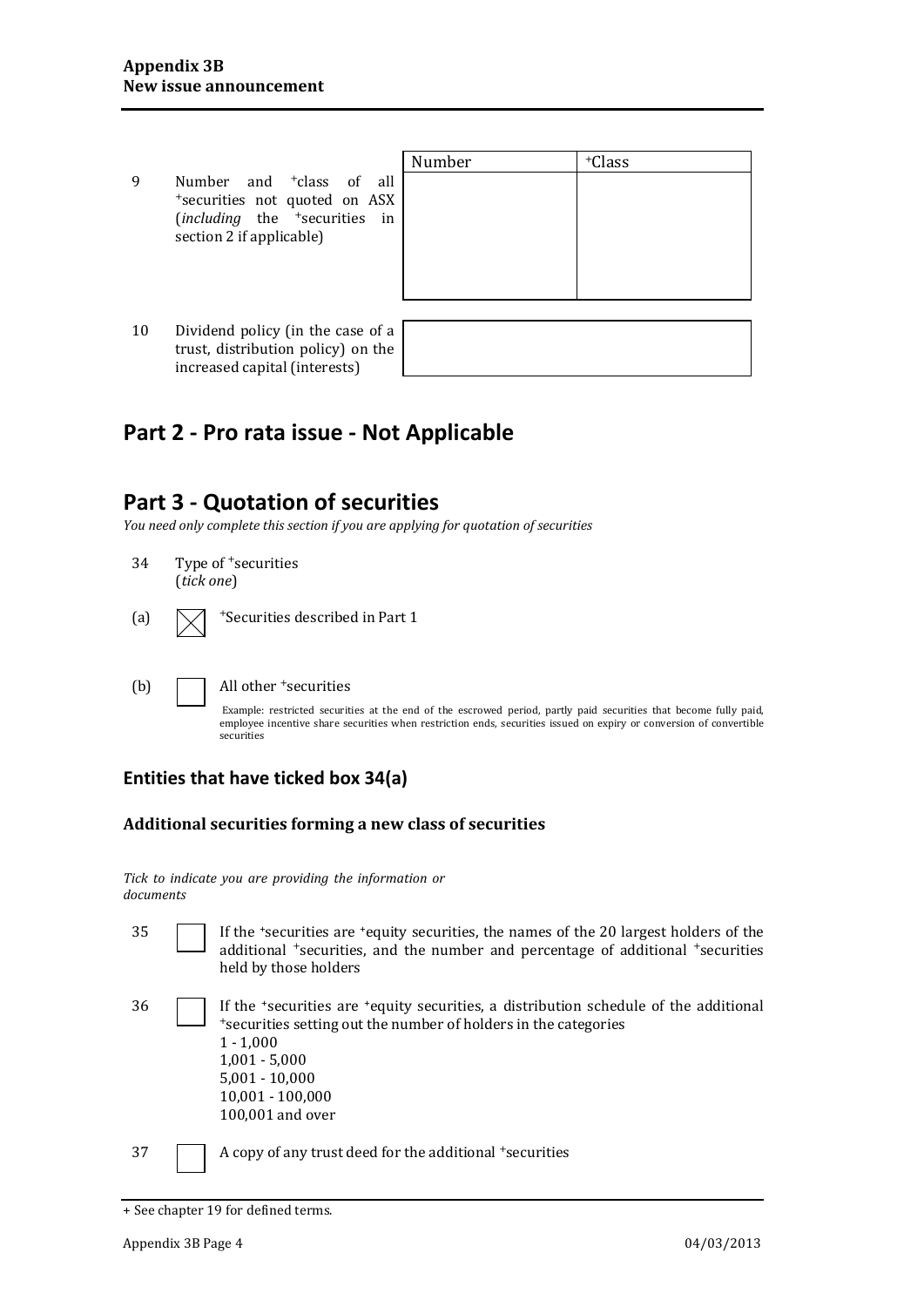#### **Quotation agreement**

- 1 <sup>+</sup>Quotation of our additional <sup>+</sup>securities is in ASX's absolute discretion. ASX may quote the <sup>+</sup>securities on any conditions it decides.
- 2 We warrant the following to ASX.
	- The issue of the <sup>+</sup>securities to be quoted complies with the law and is not for an illegal purpose.
	- There is no reason why those \*securities should not be granted \*quotation.
	- An offer of the +securities for sale within 12 months after their issue will not require disclosure under section 707(3) or section 1012C(6) of the Corporations Act.

Note: An entity may need to obtain appropriate warranties from subscribers for the securities in order to be able to give this warranty

- Section 724 or section 1016E of the Corporations Act does not apply to any applications received by us in relation to any \*securities to be quoted and that no-one has any right to return any +securities to be quoted under sections 737, 738 or 1016F of the Corporations Act at the time that we request that the 'securities be quoted.
- If we are a trust, we warrant that no person has the right to return the <sup>+</sup>securities to be quoted under section 1019B of the Corporations Act at the time that we request that the 'securities be quoted.
- 3 We will indemnify ASX to the fullest extent permitted by law in respect of any claim, action or expense arising from or connected with any breach of the warranties in this agreement.
- 4 We give ASX the information and documents required by this form. If any information or document is not available now, we will give it to ASX before <sup>+</sup>quotation of the <sup>+</sup>securities begins. We acknowledge that ASX is relying on the information and documents. We warrant that they are (will be) true and complete.

(Company secretary)

Sign here:  $\frac{11 \text{ April } 2019.}{...}$ 

Print name: ...Graeme Smith....

== == == == ==

<sup>+</sup> See chapter 19 for defined terms.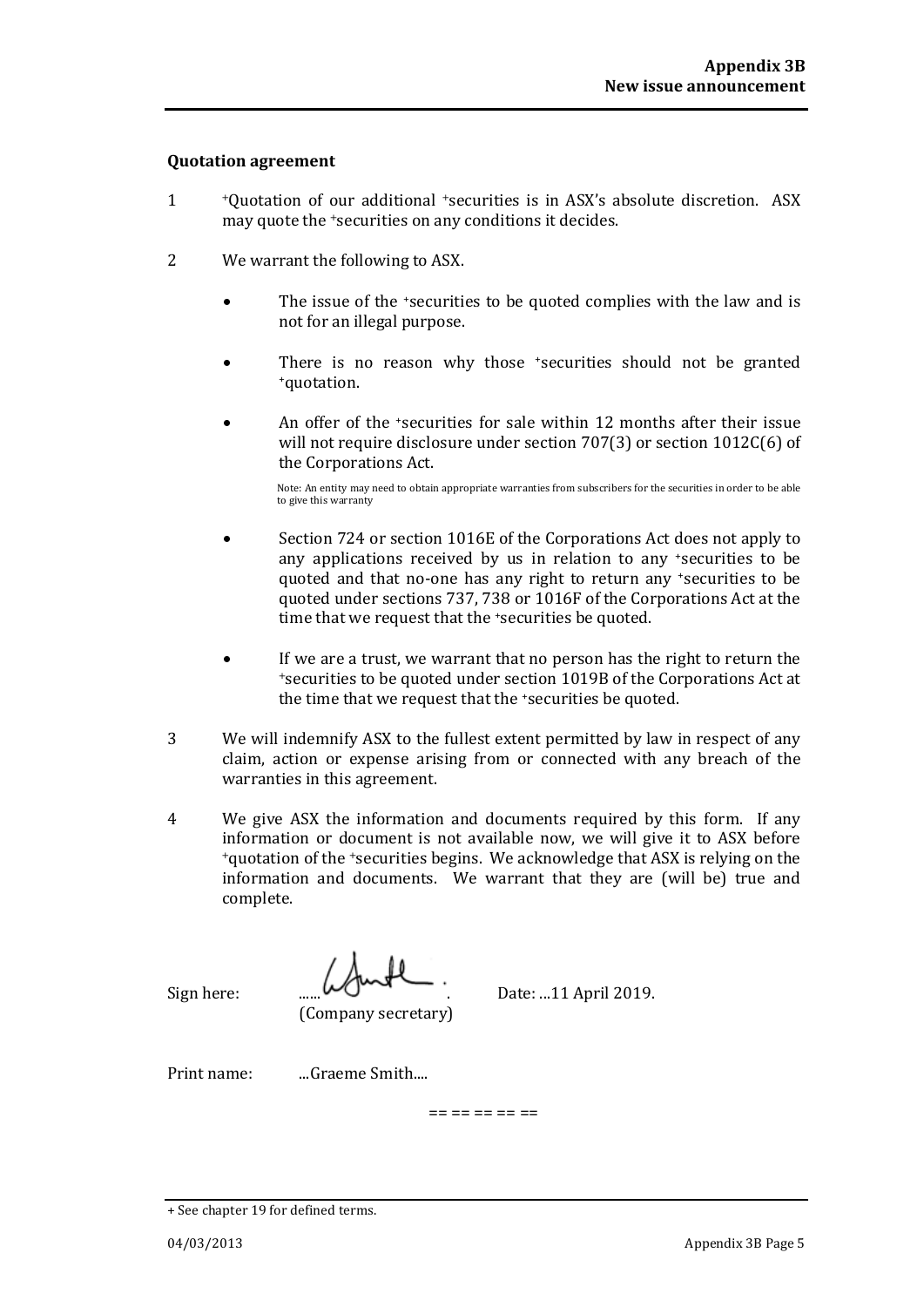# **Appendix 3B – Annexure 1**

## **Calculation of placement capacity under rule 7.1 and rule 7.1A for eligible entities**

Introduced 01/08/12 Amended 04/03/13

## **Part 1**

| Rule 7.1 – Issues exceeding 15% of capital                                                                                                                                                                                                                                                                                                   |                          |  |  |  |
|----------------------------------------------------------------------------------------------------------------------------------------------------------------------------------------------------------------------------------------------------------------------------------------------------------------------------------------------|--------------------------|--|--|--|
| Step 1: Calculate "A", the base figure from which the placement<br>capacity is calculated                                                                                                                                                                                                                                                    |                          |  |  |  |
| <b>Insert</b> number of fully paid +ordinary<br>securities on issue 12 months before the<br>*issue date or date of agreement to issue                                                                                                                                                                                                        | 355,652,435              |  |  |  |
| Add the following:                                                                                                                                                                                                                                                                                                                           |                          |  |  |  |
| Number of fully paid <sup>+</sup> ordinary securities<br>issued in that 12 month period under an<br>exception in rule 7.2                                                                                                                                                                                                                    | 28,005,556<br>13,350,000 |  |  |  |
| Number of fully paid <sup>+</sup> ordinary securities<br>issued in that 12 month period with<br>shareholder approval                                                                                                                                                                                                                         | 833,334                  |  |  |  |
| Number of partly paid +ordinary<br>$\bullet$<br>securities that became fully paid in that<br>12 month period                                                                                                                                                                                                                                 |                          |  |  |  |
| Note:<br>Include only ordinary securities here -<br>other classes of equity securities cannot<br>be added<br>Include here (if applicable) the securities<br>$\bullet$<br>the subject of the Appendix 3B to which<br>this form is annexed<br>It may be useful to set out issues of<br>securities on different dates as separate<br>line items |                          |  |  |  |
| <b>Subtract</b> the number of fully paid +ordinary<br>securities cancelled during that 12 month<br>period                                                                                                                                                                                                                                    |                          |  |  |  |
| "A"                                                                                                                                                                                                                                                                                                                                          | 397,841,325              |  |  |  |

<sup>+</sup> See chapter 19 for defined terms.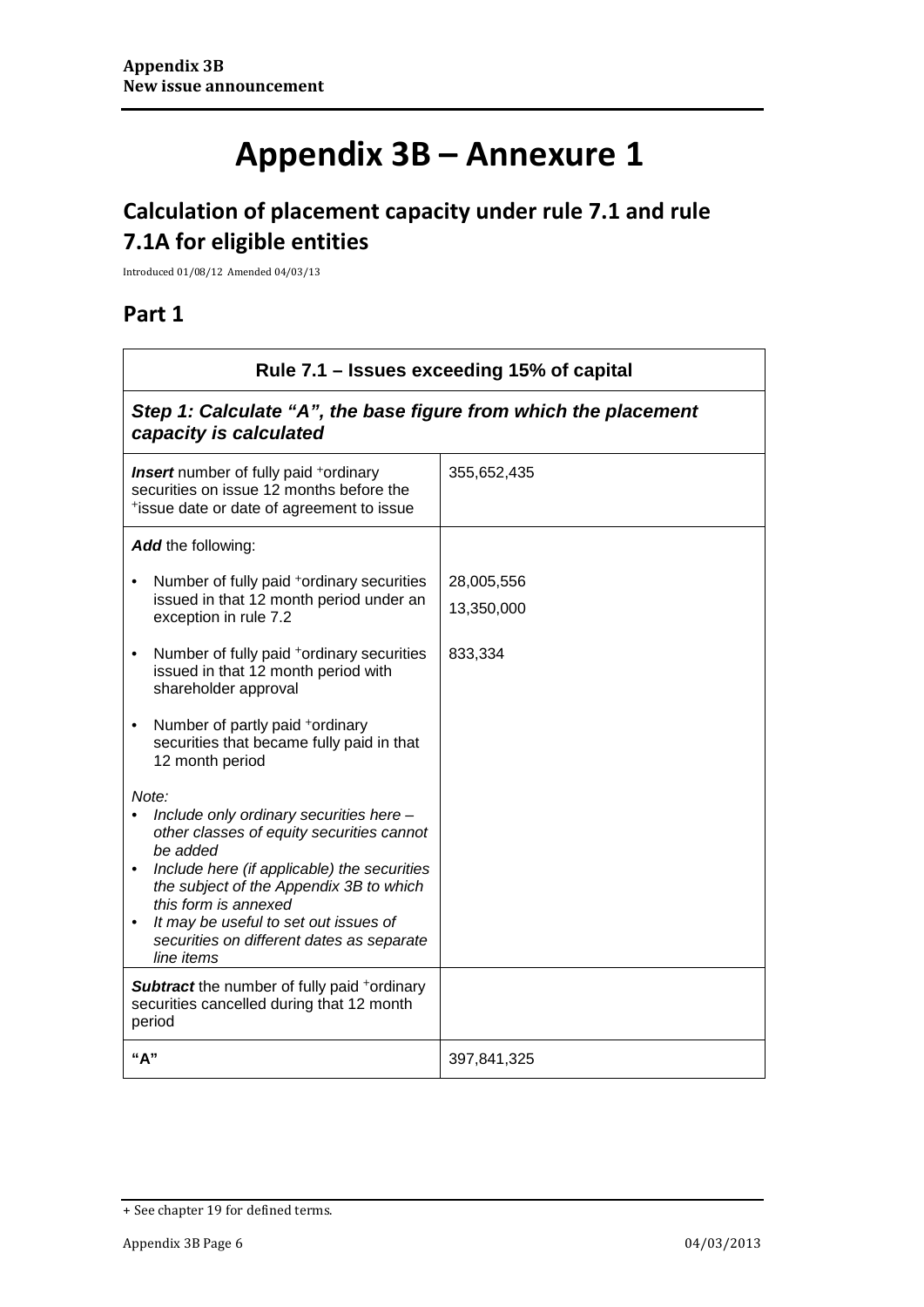| Step 2: Calculate 15% of "A"                                                                                                                                                                                                                                                                                                                     |                                                                    |  |  |  |
|--------------------------------------------------------------------------------------------------------------------------------------------------------------------------------------------------------------------------------------------------------------------------------------------------------------------------------------------------|--------------------------------------------------------------------|--|--|--|
| "B"                                                                                                                                                                                                                                                                                                                                              | 0.15                                                               |  |  |  |
|                                                                                                                                                                                                                                                                                                                                                  | [Note: this value cannot be changed]                               |  |  |  |
| Multiply "A" by 0.15                                                                                                                                                                                                                                                                                                                             | 59,676,198                                                         |  |  |  |
| Step 3: Calculate "C", the amount of placement capacity under rule<br>7.1 that has already been used                                                                                                                                                                                                                                             |                                                                    |  |  |  |
| Insert number of <sup>+</sup> equity securities issued<br>or agreed to be issued in that 12 month<br>period not counting those issued:                                                                                                                                                                                                           | 3,571,428                                                          |  |  |  |
| Under an exception in rule 7.2                                                                                                                                                                                                                                                                                                                   |                                                                    |  |  |  |
| Under rule 7.1A                                                                                                                                                                                                                                                                                                                                  |                                                                    |  |  |  |
| With security holder approval under rule<br>7.1 or rule 7.4                                                                                                                                                                                                                                                                                      |                                                                    |  |  |  |
| Note:<br>This applies to equity securities, unless<br>specifically excluded - not just ordinary<br>securities<br>Include here (if applicable) the securities<br>the subject of the Appendix 3B to which<br>this form is annexed<br>It may be useful to set out issues of<br>$\bullet$<br>securities on different dates as separate<br>line items |                                                                    |  |  |  |
| "C"                                                                                                                                                                                                                                                                                                                                              | 3,571,428                                                          |  |  |  |
| Step 4: Subtract "C" from ["A" x "B"] to calculate remaining<br>placement capacity under rule 7.1                                                                                                                                                                                                                                                |                                                                    |  |  |  |
| "A" x 0.15                                                                                                                                                                                                                                                                                                                                       | 59,676,198                                                         |  |  |  |
| Note: number must be same as shown in<br>Step 2                                                                                                                                                                                                                                                                                                  |                                                                    |  |  |  |
| Subtract "C"                                                                                                                                                                                                                                                                                                                                     | 3,571,428                                                          |  |  |  |
| Note: number must be same as shown in<br>Step 3                                                                                                                                                                                                                                                                                                  |                                                                    |  |  |  |
| <b>Total</b> ["A" $\times$ 0.15] – "C"                                                                                                                                                                                                                                                                                                           | 56,104,770                                                         |  |  |  |
|                                                                                                                                                                                                                                                                                                                                                  | [Note: this is the remaining placement<br>capacity under rule 7.1] |  |  |  |

<sup>+</sup> See chapter 19 for defined terms.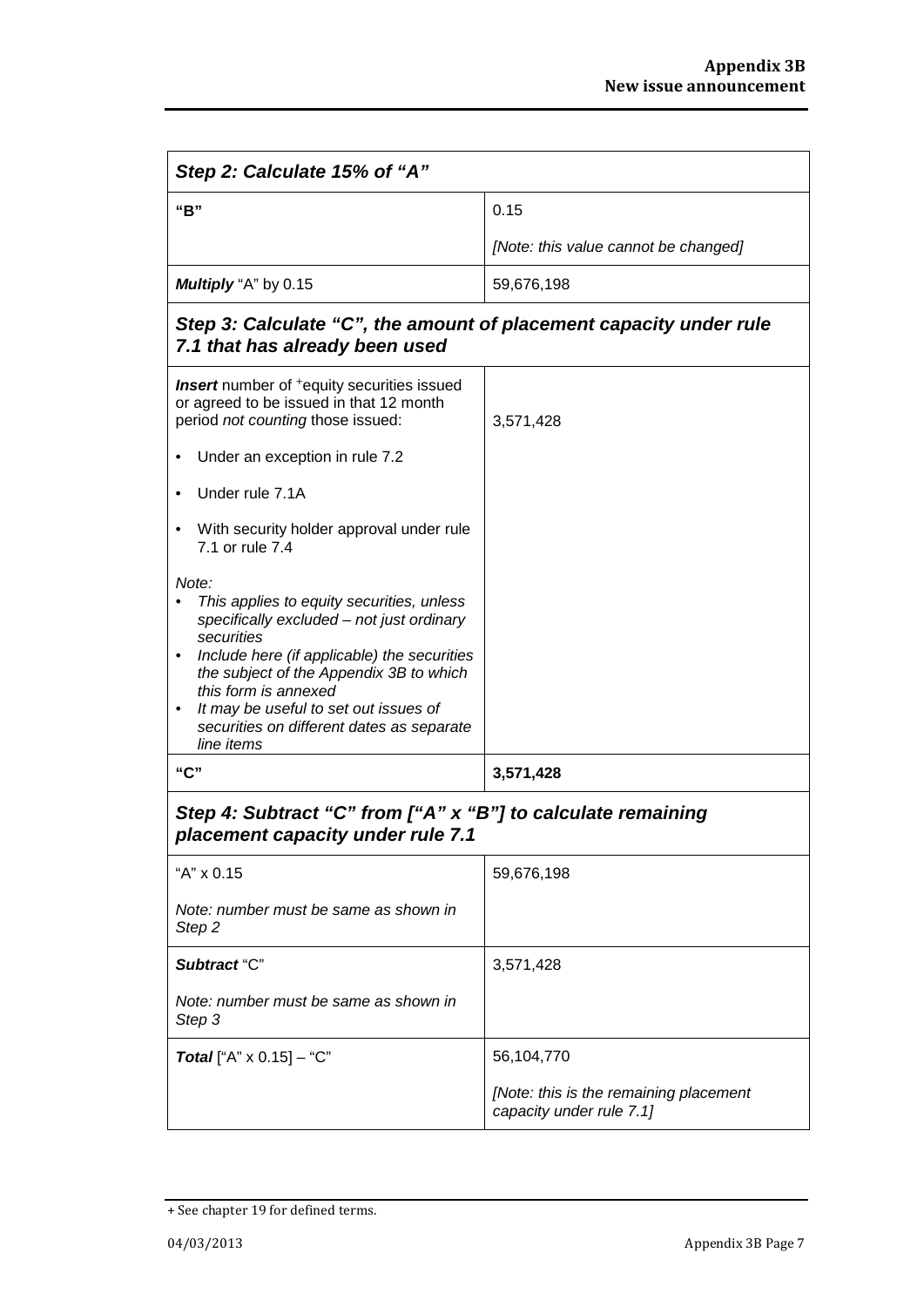## **Part 2**

| Rule 7.1A - Additional placement capacity for eligible entities                                                                                                                                                                                                                                                                                                                                                                                                                                                             |                                    |  |  |  |
|-----------------------------------------------------------------------------------------------------------------------------------------------------------------------------------------------------------------------------------------------------------------------------------------------------------------------------------------------------------------------------------------------------------------------------------------------------------------------------------------------------------------------------|------------------------------------|--|--|--|
| Step 1: Calculate "A", the base figure from which the placement<br>capacity is calculated                                                                                                                                                                                                                                                                                                                                                                                                                                   |                                    |  |  |  |
| "A"                                                                                                                                                                                                                                                                                                                                                                                                                                                                                                                         | 397,841,325                        |  |  |  |
| Note: number must be same as shown in<br>Step 1 of Part 1                                                                                                                                                                                                                                                                                                                                                                                                                                                                   |                                    |  |  |  |
| Step 2: Calculate 10% of "A"                                                                                                                                                                                                                                                                                                                                                                                                                                                                                                |                                    |  |  |  |
| "D"                                                                                                                                                                                                                                                                                                                                                                                                                                                                                                                         | 0.10                               |  |  |  |
|                                                                                                                                                                                                                                                                                                                                                                                                                                                                                                                             | Note: this value cannot be changed |  |  |  |
| Multiply "A" by 0.10                                                                                                                                                                                                                                                                                                                                                                                                                                                                                                        | 39,784,132                         |  |  |  |
| Step 3: Calculate "E", the amount of placement capacity under rule<br>7.1A that has already been used                                                                                                                                                                                                                                                                                                                                                                                                                       |                                    |  |  |  |
| <b>Insert</b> number of <sup>+</sup> equity securities issued<br>or agreed to be issued in that 12 month<br>period under rule 7.1A                                                                                                                                                                                                                                                                                                                                                                                          |                                    |  |  |  |
| Notes:<br>This applies to equity securities $-$ not<br>just ordinary securities<br>$\bullet$ Include here - if applicable - the<br>securities the subject of the Appendix<br>3B to which this form is annexed<br>Do not include equity securities issued<br>$\bullet$<br>under rule 7.1 (they must be dealt with<br>in Part 1), or for which specific security<br>holder approval has been obtained<br>It may be useful to set out issues of<br>$\bullet$<br>securities on different dates as separate<br>line items<br>"E" |                                    |  |  |  |
|                                                                                                                                                                                                                                                                                                                                                                                                                                                                                                                             |                                    |  |  |  |

<sup>+</sup> See chapter 19 for defined terms.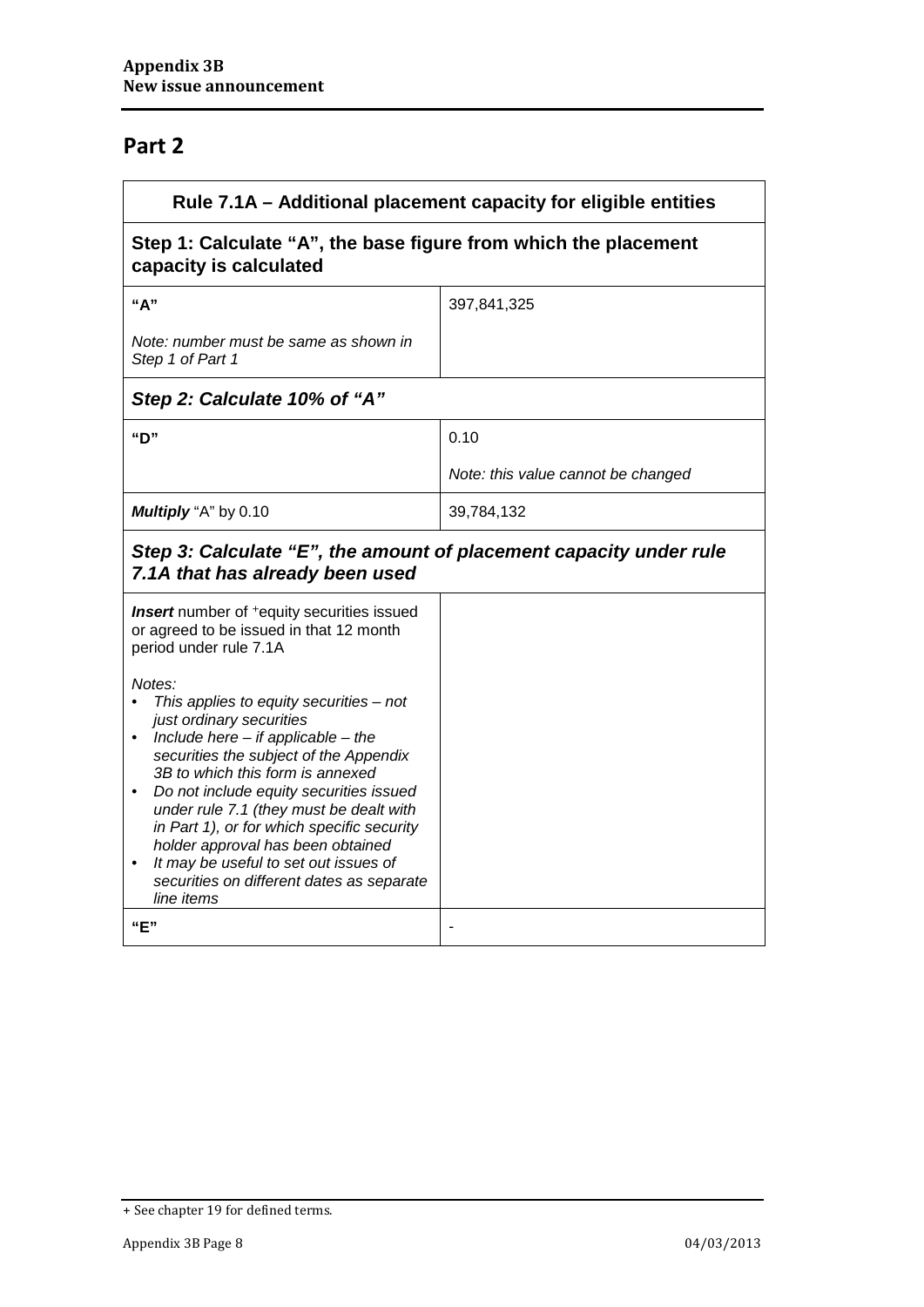$\overline{\phantom{a}}$ 

| Step 4: Subtract "E" from ["A" x "D"] to calculate remaining<br>placement capacity under rule 7.1A |                                                                   |  |
|----------------------------------------------------------------------------------------------------|-------------------------------------------------------------------|--|
| "A" x 0.10                                                                                         | 39,784,132                                                        |  |
| Note: number must be same as shown in<br>Step 2                                                    |                                                                   |  |
| Subtract "E"                                                                                       |                                                                   |  |
| Note: number must be same as shown in<br>Step 3                                                    |                                                                   |  |
| <b>Total</b> ["A" $\times$ 0.10] – "E"                                                             | 39,784,132                                                        |  |
|                                                                                                    | Note: this is the remaining placement<br>capacity under rule 7.1A |  |

<sup>+</sup> See chapter 19 for defined terms.